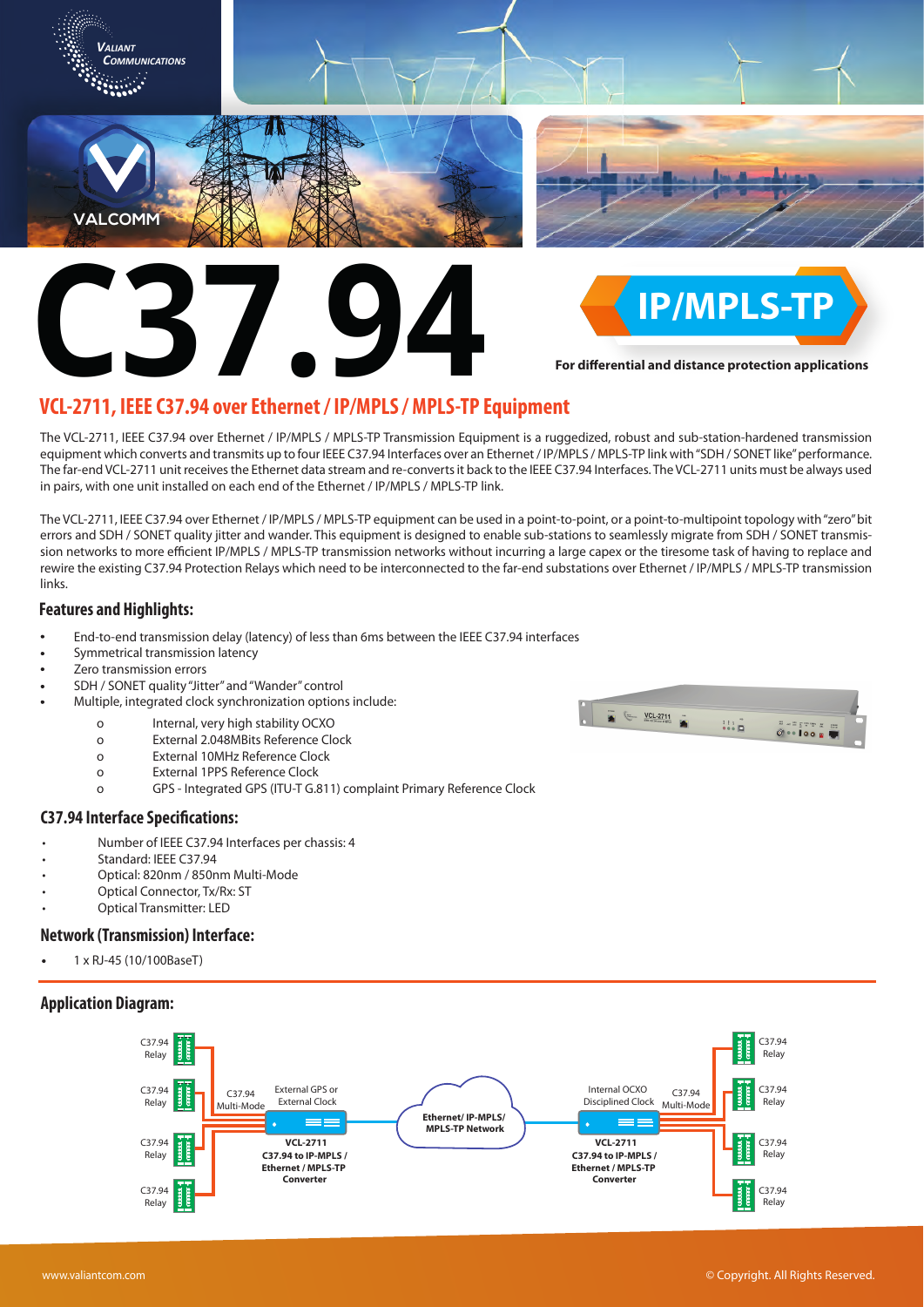





**For differential and distance protection applications** 

# **[VCL-2710, IEEE C37.94 Multi-Mode to Single Mode Optical Converter](https://www.valiantcom.com/teleprotection/opt-repeater/optical-repeater.html)**

VCL-2710, IEEE C37.94 Multi-Mode to Single Mode Optical Converter is a ruggedized, sub-station-hardened converter that converts an IEEE C37.94 Multi-Mode to Single-Mode Optical signal. The equipment is designed to convert and propagate IEEE C37.94 multi-mode signals over extended 1310nm / 1550nm single-mode optical ber spans. The VCL-2710, IEEE C37.94 Multi-Mode to Single Mode Optical Converter includes the clock synchronization and clock re-generation functions which allows it to transmit the IEEE C37.94 multi-mode signal over extended single-mode optical ber links of up to 50dB optical link loss budget (i.e., a typical reach of approximately 160 KM or 100 miles).

VCL-2710 is designed for use in point-to-point applications. The VCL-2710 meets and complies with sub-station hardened EMI, EMC, Surge and Temperature specifications making it suitable for sub-station installations to provide uninterrupted service even in the most demanding and harsh environments.

The most common application of the VCL-2710 is to allow the user to transmit the existing IEEE C37.94 multi-mode interface over a single-mode optical fiber link without the need to install any additional multiplexers or transmission equipment, which would otherwise be required to inter-connect the IEEE C37.94 Relays between near-end and the far-end substations.

## **Application Diagram:**



# **[VCL-2709, C37.94 to E1 Converter](https://www.valiantcom.com/teleprotection/e1/c37-94-e1_converter.html)**

VCL-2709, IEEE C37.94 to E1 Converter is a ruggedized and robust, sub-station-hardened protocol converter that converts the IEEE C37.94 Interface to 2.048Mbps E1 Interface and vice-versa.

The VCL-2709 supports point-to-point applications.



VCL-2709, IEEE C37.94 to E1 equipment includes precise clock recovery and clock re-generation functions which allows the transmission of IEEE C37.94 channels over an E1/SDH network for error free transmission.

The most common application for the VCL-2709 converter is for inter-connecting IEEE C37.94 Protection Relays over an E1 network between two sub-stations. By installing a VCL-2709 converter, the existing IEEE C37.94 interfaces from protection relays can be converted to and inter-connected over an E1 / SDH network without incurring large capex, or without the tiresome task of having to replace or rewire the IEEE C37.94 Relays which need to be interconnected to the far end substations over E1 (SDH) transmission links.